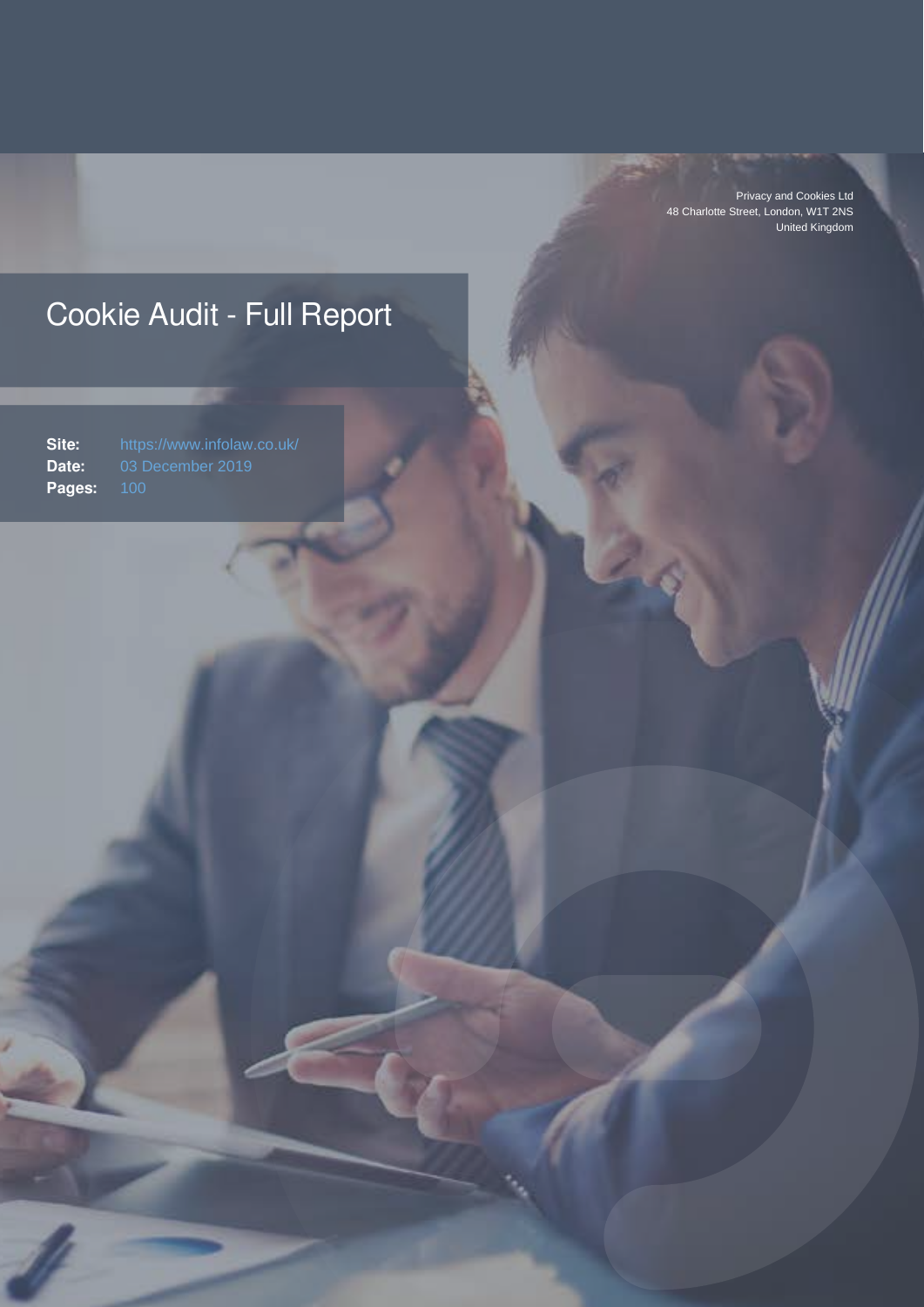# your full report

This report was generated by searching **100** pages of your site and analysing the content, templates and 3rd party elements allowing us to record any cookies found. Pages that are accessed via embedded forms or any pages that are not directly linked from your site may not be included in the results (unless we added a specific setting for these).

It's useful to consider this report, and the results contained within, as the starting point of 'ensuring your house is order'.

In our experience, the detailed breakdown often throws up a few surprises - often through the use of content that may have been inherited or laying around for a long time - and we think this is a great opportunity to have a thorough 'website cleanse'.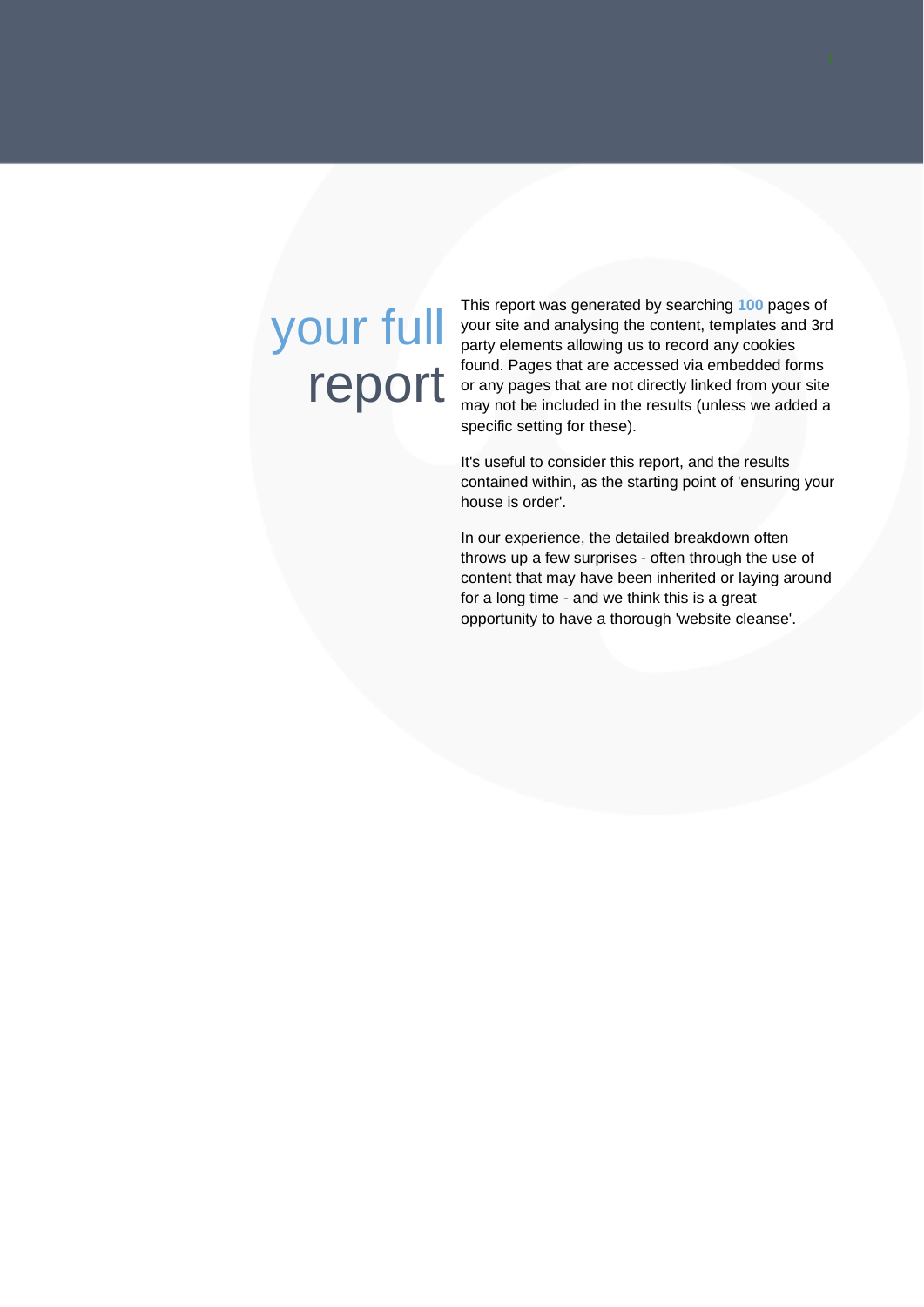## summary of findings

The table below gives a summary of the audit of **https://www.infolaw.co.uk/**, dated **03 December 2019**.

#### **Pages checked**

Your results are based on the audit of **100** pages. To compile the results we reviewed page HTML, read the content and subsequently then operated your site within a browser allowing our JavaScript engine to execute scripts.

#### **Link issues**

During the audit we found **6** links that had issues such problems may prevent us, visitors or search engines from accessing areas or sections of the site. This information can be provided in a separate report, upon request.

### **Web Estate**

We also provide a report of the **176** sites you are integrated with, along with a detailed breakdown of your own sub domains (**0**) and likely organization domains (**0**). Your online presence has probably grown over time - often lots added but very little removed. Many clients find this information can be used effectively to remove old content, and as the basis for prioritizing further site audits.

| Session cookies set by https://www.infolaw.co.uk/<br>Cookies set by your site, which are deleted when the visitor closes their browser.                          | 5        |
|------------------------------------------------------------------------------------------------------------------------------------------------------------------|----------|
| Session cookies set by third parties<br>Cookies set by a site your site is connected to, which are deleted when the visitor closes their browser.                | $\bf{0}$ |
| Persistent cookies set by https://www.infolaw.co.uk/<br>Cookies set by your site, which are stored on the visitor's device and expire on a given date.           | 20       |
| Persistent cookies set by third parties<br>Cookies set by a site your site is connected to, which are stored on the visitor's device and expire on a given date. | 4        |
| Flash cookies found<br>Flash movies can store information in "Flash Cookies" which are kept on the visitor's device.                                             | $\bf{0}$ |
| JavaScript code that may set cookies<br>List of JavaScript code and files found on your site which may set cookies.                                              | $\bf{0}$ |
| Flash movies found<br>List of Flash movies found on your site which may set cookies.                                                                             | 0        |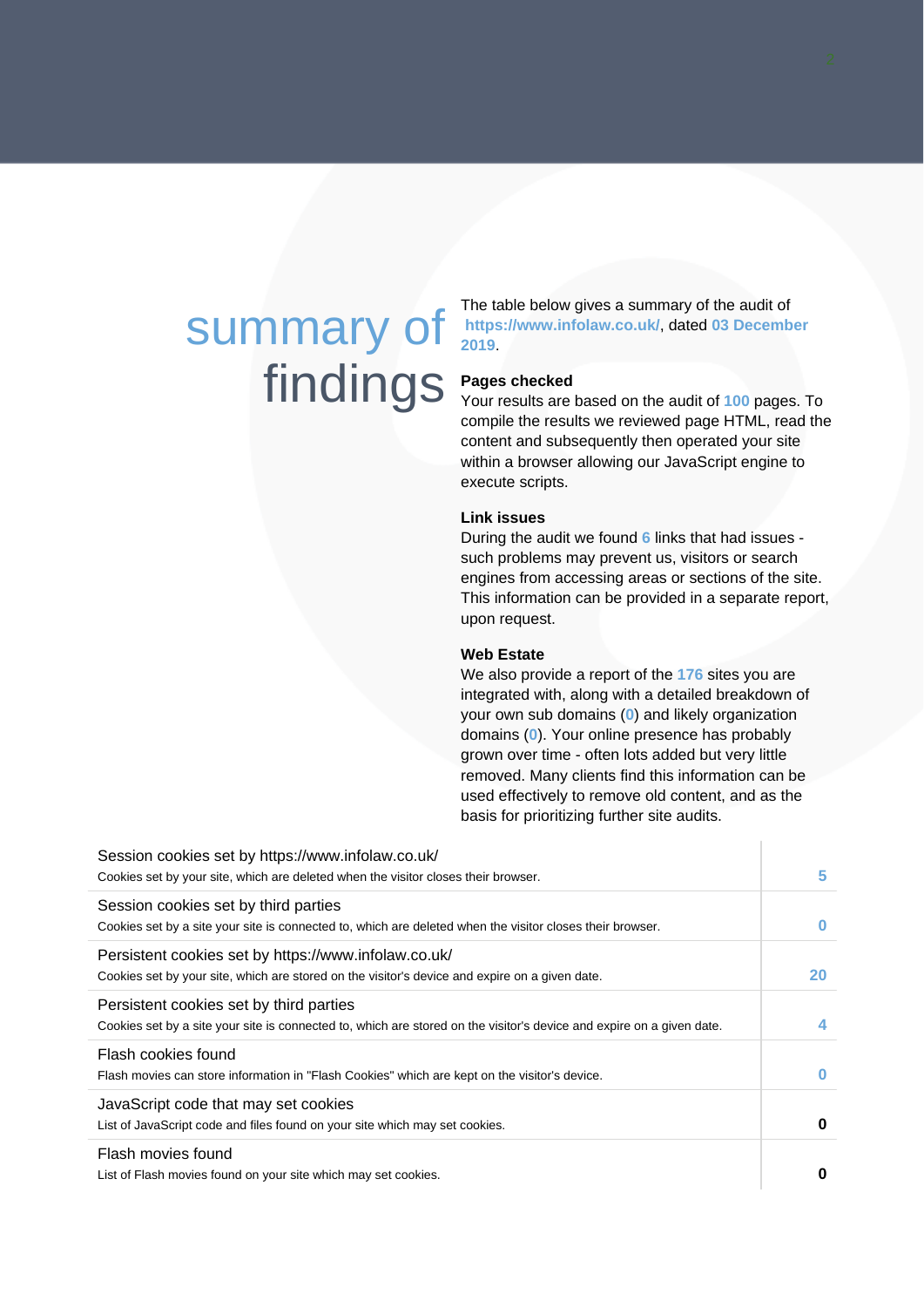## your web estate uncovered

Your online presence has probably grown over time it's common for a lot to be added (new services, content etc) - but very little removed.

Online you will find the details of the **0** sites we found that you are integrated with, along with a detailed breakdown of the **0** sub-domains and the **175** sites that are likely owned by your organisation (sites that contain your brand name).

Many clients find this information can be used effectively to remove old content, and as the basis for prioritizing further site audits.



**Go online for:** [your web estate uncovered](http://cdn.pacltd.eu/457e5c3289cf9a712ec247bf8e62b315/report-display.html)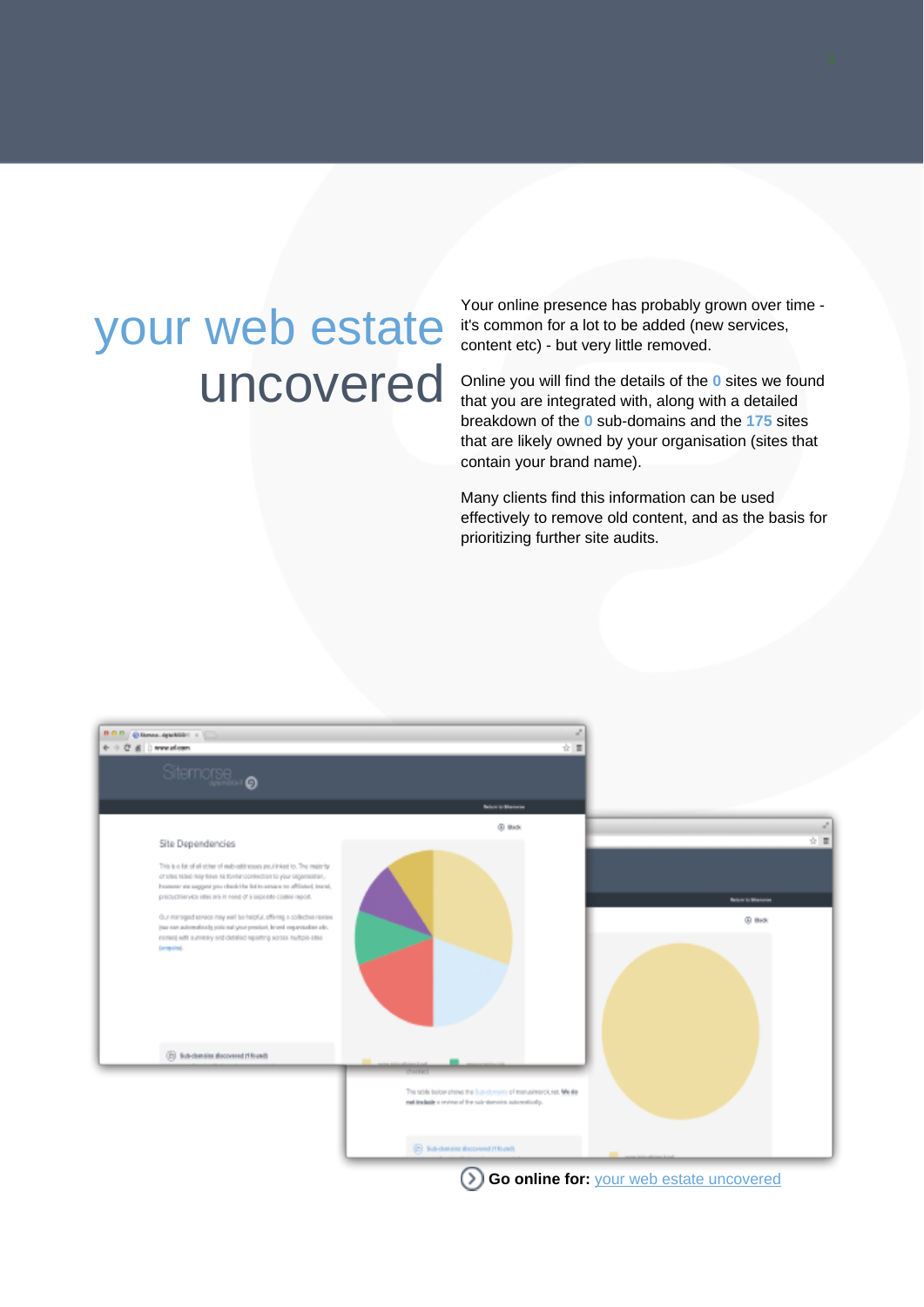## how to use this report

Review the findings and determine which cookies are essential for the efficient operation of your site. Consider what could be removed and what is absolutely essential for optimum functionality and visitor experience.

Check there are no cookies adding additional load-time which might disrupt the efficient operation of your site.

3rd party cookies found are detailed in the report. These are cookies which are set by third party content providers, analytics services or advertising servers. Although these cookies are not set directly by your site they are your responsibility as they are set as a direct consequence of the user visiting your site and can enable other organizations to snoop on your visitors and their activities - is this affecting your competitive advantage?

JavaScript code that appears to set cookies is detailed in the report. Manual inspection is required to determine the exact name and nature of the cookies.

Flash movies found are detailed in the report as "Flash cookies" are also covered by this legislation.

We also suggest you take relevant and appropriate legal advice in respect to the potential risk of contravening an individual's privacy.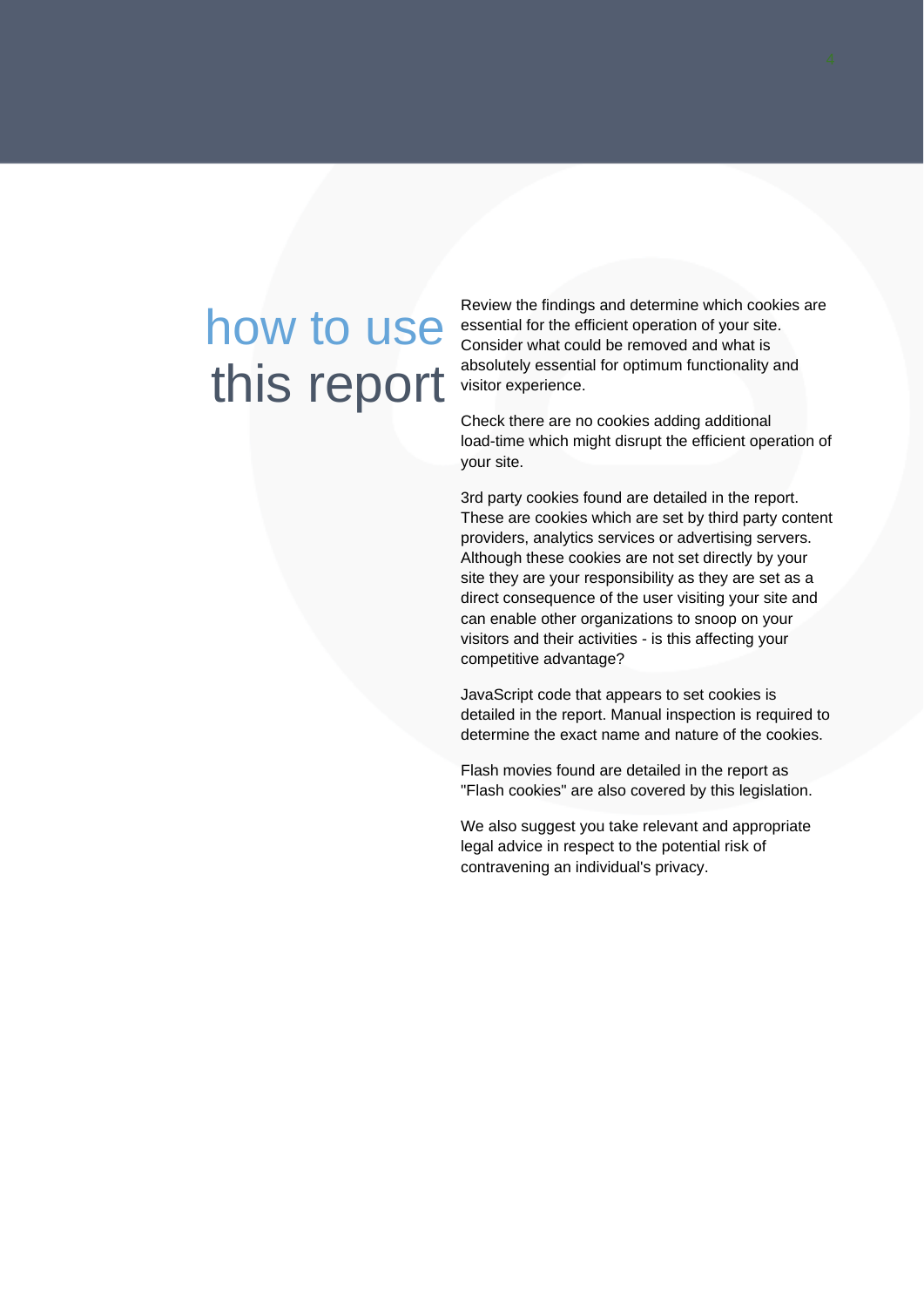# an example of a reporting page

#### **An example of the detail we report to is provided below.**

For those utilising the corporate estate services, we can also offer the summary and detailed findings in alternative formats for use with internal systems.

|                                                                                                                                                                                                                                                                      | <b>Domain</b>                                                               | <b>Path</b>                            | Name                                                                                                 | 邑         | <b>Expiry</b> |
|----------------------------------------------------------------------------------------------------------------------------------------------------------------------------------------------------------------------------------------------------------------------|-----------------------------------------------------------------------------|----------------------------------------|------------------------------------------------------------------------------------------------------|-----------|---------------|
| <b>Domain</b><br>The domain name to which the<br>cookie applies.                                                                                                                                                                                                     | www.merck.com                                                               |                                        | unique_visitor                                                                                       | No        | 27 Aug 2015   |
| The first page we saw that set<br>the cookie. If this page is not on<br>your site then the chain of URLs<br>that lead to this page from your<br>site are also displayed.<br>The first address listed<br>(s?ukws) is the web address<br>that set the cookie. The last | http://www.merck.com/index.html<br>←http://www.merck.com<br>doubleclick.net | ← http://www.merck.com/about/home.html | id<br>http://ad.doubleclick.net/activity;src=887836;type=merck427;cat=about291;ord=1;num=1?          | <b>No</b> | 26 Aug 2016   |
| address (/stayahead) is the                                                                                                                                                                                                                                          | doubleclick.net                                                             |                                        | test cookie                                                                                          | <b>No</b> | 27 Aug 2014   |
| page on your site that included<br>this content.                                                                                                                                                                                                                     |                                                                             | ←http://www.merck.com/about/home.html  | http://ad.doubleclick.net/activity;src=887836;type=merck427;cat=about291;ord=1;num=1?                |           |               |
| Path<br>Section of the site the cookie<br>applies to.                                                                                                                                                                                                                | www.merck.com                                                               | /exp/testsite                          | unique_visitor                                                                                       | <b>No</b> | 27 Aug 2015   |
| <b>Name</b><br>The name of the cookie                                                                                                                                                                                                                                | http://www.merck.com/index.html<br>←http://www.merck.com                    |                                        |                                                                                                      |           |               |
| found. For your own cookies<br>this hopefully is a name your<br>web team will recognize.                                                                                                                                                                             | doubleclick.net                                                             | ←http://www.merck.com/about/home.html  | test_cookie<br>http://ad.doubleclick.net/activity;src=887836;type=merck427;cat=about291;ord=1;num=1? | <b>No</b> | 27 Aug 2014   |
| Is the secure flag set?Is<br>the cookie only sent over<br>secure (encrypted)<br>connections.<br><u>ச</u> ு                                                                                                                                                           | doubleclick.net                                                             | ←http://www.merck.com/about/home.html  | test cookie<br>http://ad.doubleclick.net/activity;src=887836;type=merck427;cat=about291;ord=1;num=1? | <b>No</b> | 27 Aug 2014   |
| <b>Expiry</b><br>This is the expiry date<br>observed when we ran this<br>audit. However, please note                                                                                                                                                                 | www.merck.com                                                               |                                        | unique_visitor                                                                                       | <b>No</b> | 27 Aug 2015   |
| that expiry dates of cookies<br>are very often dynamically set.                                                                                                                                                                                                      | http://www.merck.com/index.html<br>←http://www.merck.com                    |                                        |                                                                                                      |           |               |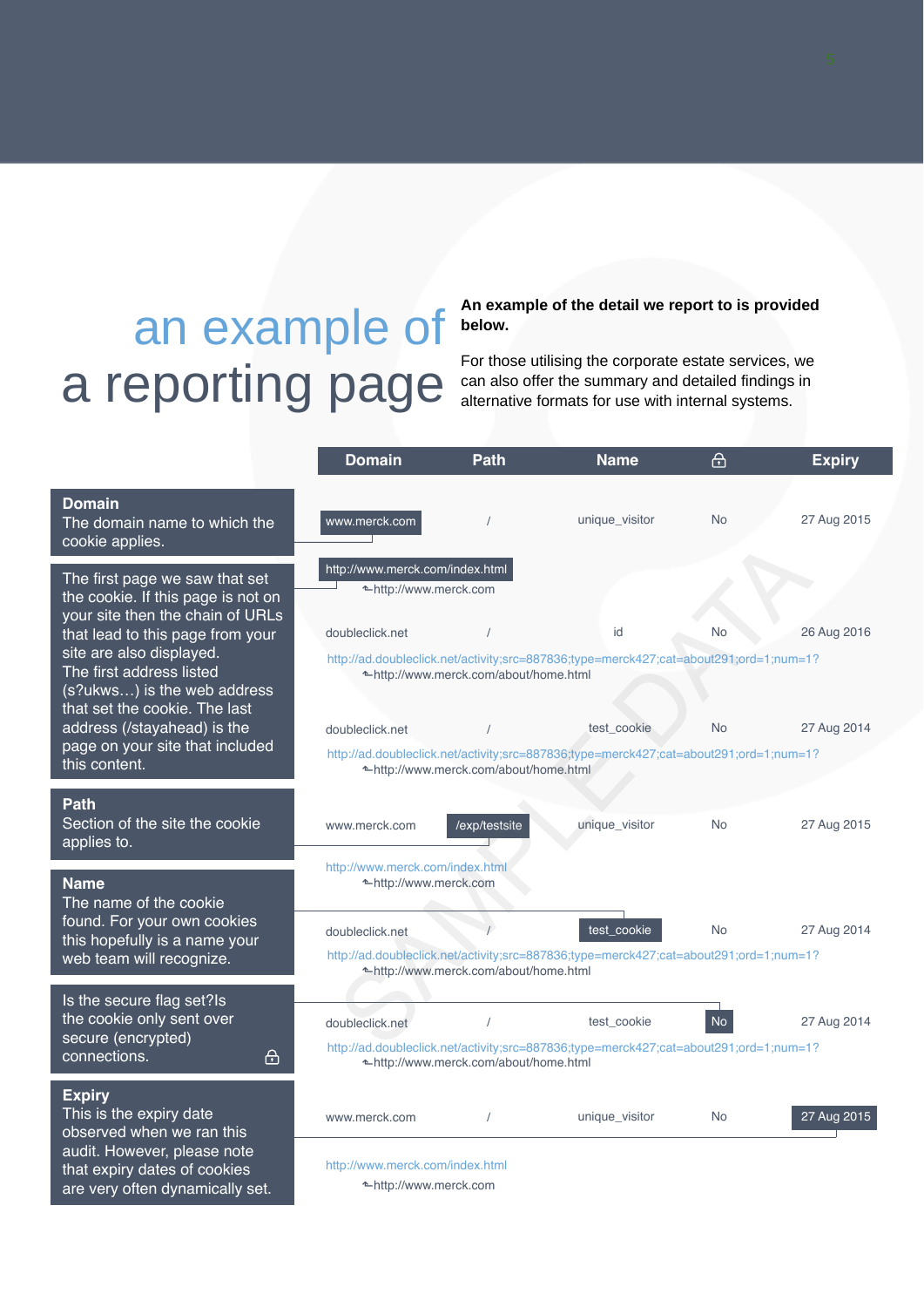### session cookies found

These are temporary cookie files, which are erased when you close your browser. When you restart your browser and go back to the site that created the cookie, the website will not recognize you. You will have to log back in (if login is required) or select your preferences/themes again if the site uses these features. A new session cookie will be generated, which will store your browsing information and will be active until you leave the site and close your browser.

### The 5 instances of session cookies found

| <b>Domain</b>                                                                                                            | <b>Path</b>  | <b>Name</b>                 | $\Theta$ |  |
|--------------------------------------------------------------------------------------------------------------------------|--------------|-----------------------------|----------|--|
| www.infolaw.co.uk                                                                                                        |              | <b>ASPSESSIONIDQUQATSTA</b> | Yes      |  |
| https://www.infolaw.co.uk/lawfinder/                                                                                     |              |                             |          |  |
| ← https://www.infolaw.co.uk/lawfinder                                                                                    |              |                             |          |  |
| www.infolaw.co.uk                                                                                                        |              | <b>ASPSESSIONIDQURBRTTB</b> | Yes      |  |
| https://www.infolaw.co.uk/lawfinder/results.asp?lwftp=World+Resources&lwfct=Central+African+Re<br>public&lwfsc=ifllwbrws |              |                             |          |  |
| www.infolaw.co.uk                                                                                                        |              | <b>PHPSESSID</b>            | No.      |  |
| https://www.infolaw.co.uk/newsletter/                                                                                    |              |                             |          |  |
| ← https://www.infolaw.co.uk/newsletter                                                                                   |              |                             |          |  |
| www.infolaw.co.uk                                                                                                        | /newsletter/ | wordpress_test_cookie       | Yes      |  |
| https://www.infolaw.co.uk/newsletter/wp-login.php?redirect_to=https%3A%2F%2Fwww.infolaw.co.u                             |              |                             |          |  |

[k%2Fnewsletter%2Fwp-admin%2F&reauth=1](https://www.infolaw.co.uk/newsletter/wp-login.php?redirect_to=https%3A%2F%2Fwww.infolaw.co.uk%2Fnewsletter%2Fwp-admin%2F&reauth=1)

⬑<https://www.infolaw.co.uk/newsletter/wp-admin/>

### Cookies found by the JavaScript scanner

| <b>Domain</b>              | <b>Path</b> | <b>Name</b> | $\Theta$ |
|----------------------------|-------------|-------------|----------|
| infolaw.co.uk              |             | utmc        | No       |
| https://www.infolaw.co.uk/ |             |             |          |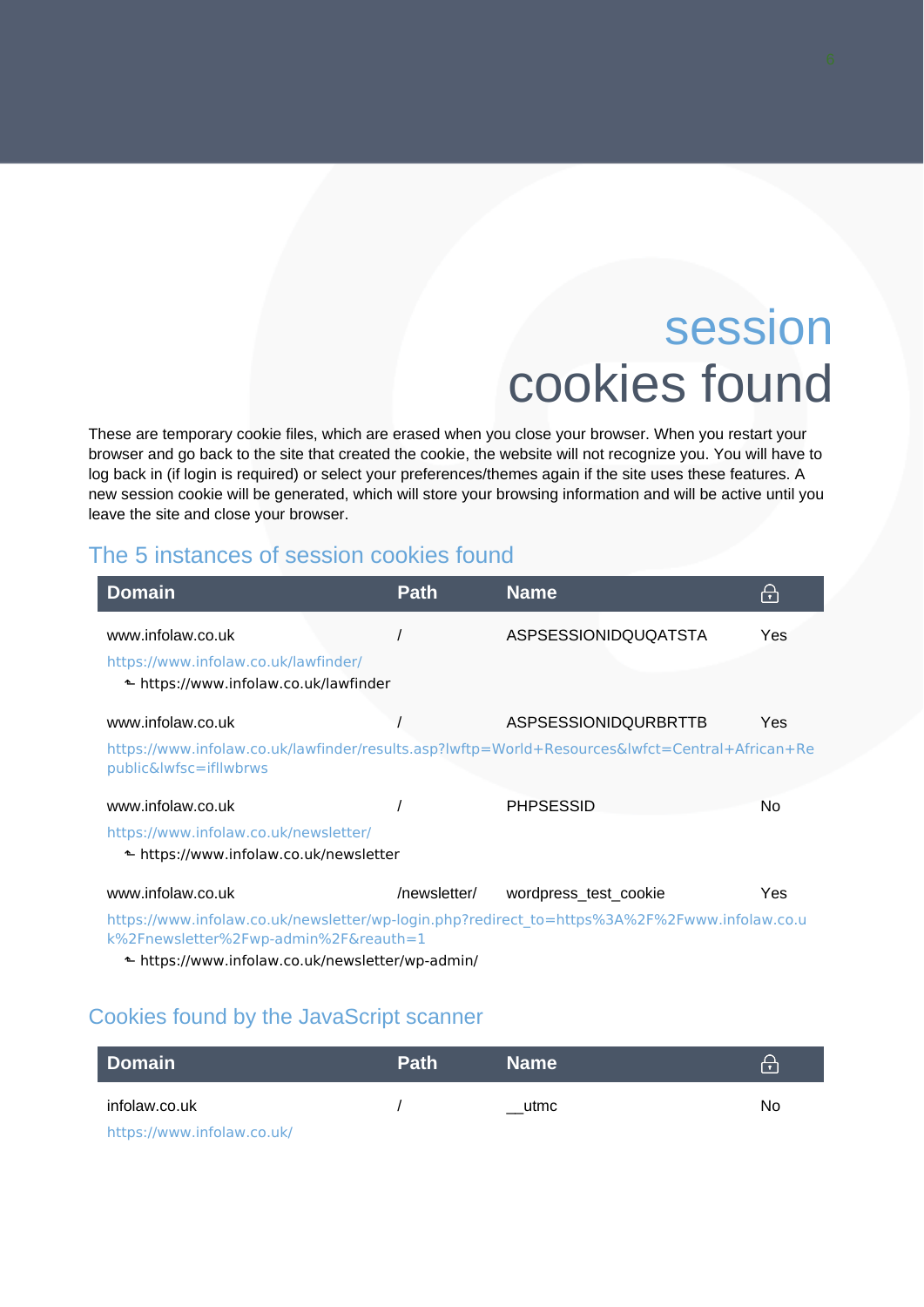### persistent cookies found

Persistent cookies help websites remember your information and settings for any future visits. This results in faster and more convenient access since, for example, you don't have to login again.

Besides authentication, other website features made possible by persistent cookies include: language selection, theme selection, menu preferences, internal site bookmarks or favorites, among many others. On your first visit, the website is presented in default mode. During your visit, you select your preferences and these preferences are remembered, through the use of the persistent cookie, the next time you visit the site.

For example, a website may offer its contents in different languages. On your first visit, you may choose to have the content delivered in French and the site may record that preference in a persistent cookie set on your browser. When you revisit that site it will use the cookie to ensure that the content is delivered in French. A persistent cookie enables a website to remember you on subsequent visits, speeding up or enhancing your experience of services or functions offered.

The 24 instances of persistent cookies found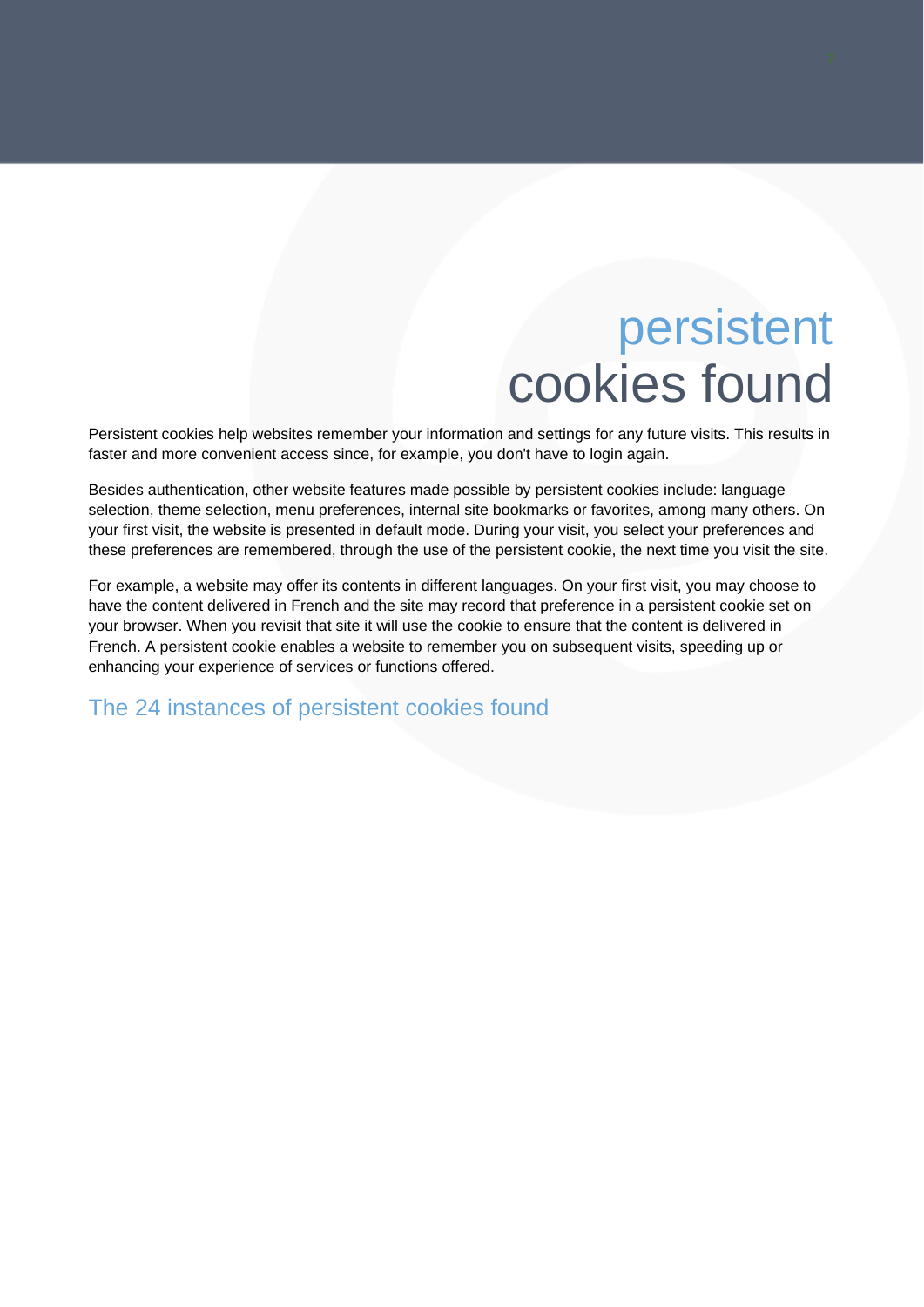| <b>Domain</b>                                                                                                                                                                             | <b>Path</b>                                      | <b>Name</b>                                                                                  | $\bigoplus$ | <b>Expiry</b> |
|-------------------------------------------------------------------------------------------------------------------------------------------------------------------------------------------|--------------------------------------------------|----------------------------------------------------------------------------------------------|-------------|---------------|
| www.infolaw.co.uk<br>https://www.infolaw.co.uk/                                                                                                                                           | $\prime$                                         | wscrCookieConsent                                                                            | No          | 02 Mar 2020   |
| www.infolaw.co.uk                                                                                                                                                                         | /newsletter/                                     | wordpress_4b05b26<br>43141310545454b2<br>836fc232b                                           | No          | 03 Dec 2019   |
| k%2Fnewsletter%2Fwp-admin%2F&reauth=1                                                                                                                                                     | ← https://www.infolaw.co.uk/newsletter/wp-admin/ | https://www.infolaw.co.uk/newsletter/wp-login.php?redirect_to=https%3A%2F%2Fwww.infolaw.co.u |             |               |
| www.infolaw.co.uk                                                                                                                                                                         | /newsletter/                                     | wordpress_logged_i<br>n_4b05b264314131<br>0545454b2836fc232<br>b                             | No          | 03 Dec 2019   |
| k%2Fnewsletter%2Fwp-admin%2F&reauth=1                                                                                                                                                     |                                                  | https://www.infolaw.co.uk/newsletter/wp-login.php?redirect_to=https%3A%2F%2Fwww.infolaw.co.u |             |               |
|                                                                                                                                                                                           | ← https://www.infolaw.co.uk/newsletter/wp-admin/ |                                                                                              |             |               |
| www.infolaw.co.uk                                                                                                                                                                         | /newsletter/                                     | wordpress_sec_4b0<br>5b26431413105454<br>54b2836fc232b                                       | <b>No</b>   | 03 Dec 2019   |
| k%2Fnewsletter%2Fwp-admin%2F&reauth=1                                                                                                                                                     |                                                  | https://www.infolaw.co.uk/newsletter/wp-login.php?redirect_to=https%3A%2F%2Fwww.infolaw.co.u |             |               |
|                                                                                                                                                                                           | ← https://www.infolaw.co.uk/newsletter/wp-admin/ |                                                                                              |             |               |
| www.infolaw.co.uk                                                                                                                                                                         | /newsletter/                                     | wordpresspass_4b0<br>5b26431413105454<br>54b2836fc232b                                       | No          | 03 Dec 2019   |
| https://www.infolaw.co.uk/newsletter/wp-login.php?redirect_to=https%3A%2F%2Fwww.infolaw.co.u<br>k%2Fnewsletter%2Fwp-admin%2F&reauth=1<br>← https://www.infolaw.co.uk/newsletter/wp-admin/ |                                                  |                                                                                              |             |               |
|                                                                                                                                                                                           |                                                  |                                                                                              |             |               |
| www.infolaw.co.uk                                                                                                                                                                         | /newsletter/                                     | wordpressuser_4b05<br>b264314131054545<br>4b2836fc232b                                       | No.         | 03 Dec 2019   |
| https://www.infolaw.co.uk/newsletter/wp-login.php?redirect_to=https%3A%2F%2Fwww.infolaw.co.u<br>k%2Fnewsletter%2Fwp-admin%2F&reauth=1                                                     |                                                  |                                                                                              |             |               |

⬑<https://www.infolaw.co.uk/newsletter/wp-admin/>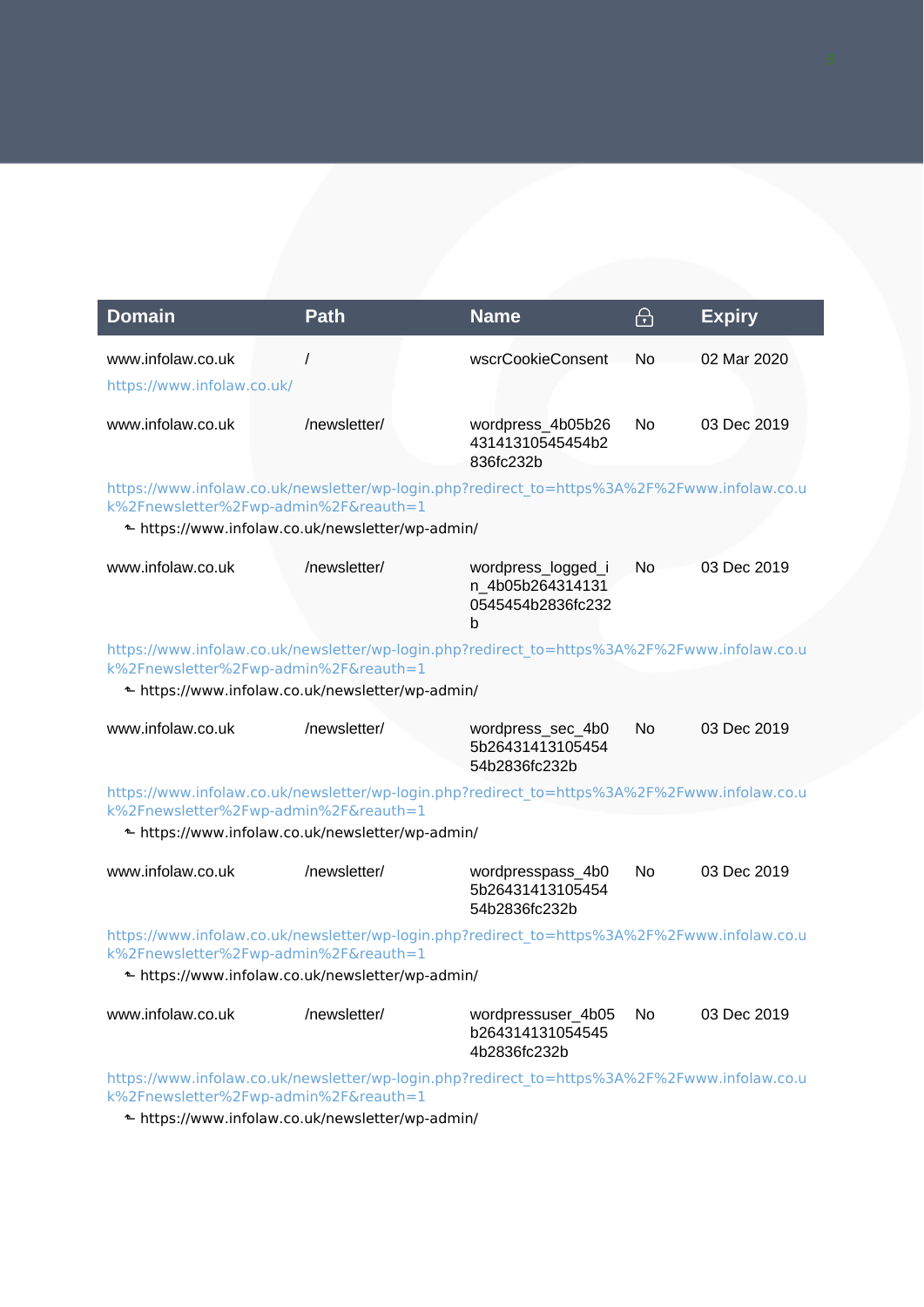| <b>Domain</b>                                                                                                                                                                             | <b>Path</b>                                                                                                                                                                               | <b>Name</b>                                            | ᠲ              | <b>Expiry</b> |  |
|-------------------------------------------------------------------------------------------------------------------------------------------------------------------------------------------|-------------------------------------------------------------------------------------------------------------------------------------------------------------------------------------------|--------------------------------------------------------|----------------|---------------|--|
| www.infolaw.co.uk                                                                                                                                                                         | /newsletter/                                                                                                                                                                              | wp-settings-0                                          | No             | 03 Dec 2019   |  |
|                                                                                                                                                                                           | https://www.infolaw.co.uk/newsletter/wp-login.php?redirect_to=https%3A%2F%2Fwww.infolaw.co.u<br>k%2Fnewsletter%2Fwp-admin%2F&reauth=1                                                     |                                                        |                |               |  |
|                                                                                                                                                                                           | ← https://www.infolaw.co.uk/newsletter/wp-admin/                                                                                                                                          |                                                        |                |               |  |
| www.infolaw.co.uk                                                                                                                                                                         | /newsletter/                                                                                                                                                                              | wp-settings-time-0                                     | No             | 03 Dec 2019   |  |
|                                                                                                                                                                                           | https://www.infolaw.co.uk/newsletter/wp-login.php?redirect_to=https%3A%2F%2Fwww.infolaw.co.u<br>k%2Fnewsletter%2Fwp-admin%2F&reauth=1                                                     |                                                        |                |               |  |
|                                                                                                                                                                                           | Lahttps://www.infolaw.co.uk/newsletter/wp-admin/                                                                                                                                          |                                                        |                |               |  |
| www.infolaw.co.uk                                                                                                                                                                         | /newsletter/wp-admi<br>n                                                                                                                                                                  | wordpress_4b05b26<br>43141310545454b2<br>836fc232b     | No             | 03 Dec 2019   |  |
|                                                                                                                                                                                           | https://www.infolaw.co.uk/newsletter/wp-login.php?redirect_to=https%3A%2F%2Fwww.infolaw.co.u<br>k%2Fnewsletter%2Fwp-admin%2F&reauth=1<br>← https://www.infolaw.co.uk/newsletter/wp-admin/ |                                                        |                |               |  |
| www.infolaw.co.uk                                                                                                                                                                         | /newsletter/wp-admi<br>n                                                                                                                                                                  | wordpress_sec_4b0<br>5b26431413105454<br>54b2836fc232b | No             | 03 Dec 2019   |  |
|                                                                                                                                                                                           | https://www.infolaw.co.uk/newsletter/wp-login.php?redirect_to=https%3A%2F%2Fwww.infolaw.co.u<br>k%2Fnewsletter%2Fwp-admin%2F&reauth=1                                                     |                                                        |                |               |  |
|                                                                                                                                                                                           | Lahttps://www.infolaw.co.uk/newsletter/wp-admin/                                                                                                                                          |                                                        |                |               |  |
| www.infolaw.co.uk                                                                                                                                                                         | /newsletter/wp-admi<br>n/                                                                                                                                                                 | wpseo_seen_about_<br>version_0                         | N <sub>o</sub> | 03 Dec 2019   |  |
| https://www.infolaw.co.uk/newsletter/wp-admin/                                                                                                                                            |                                                                                                                                                                                           |                                                        |                |               |  |
| www.infolaw.co.uk                                                                                                                                                                         | /newsletter/wp-conte<br>nt/plugins                                                                                                                                                        | wordpress_4b05b26<br>43141310545454b2<br>836fc232b     | No.            | 03 Dec 2019   |  |
| https://www.infolaw.co.uk/newsletter/wp-login.php?redirect_to=https%3A%2F%2Fwww.infolaw.co.u<br>k%2Fnewsletter%2Fwp-admin%2F&reauth=1<br>← https://www.infolaw.co.uk/newsletter/wp-admin/ |                                                                                                                                                                                           |                                                        |                |               |  |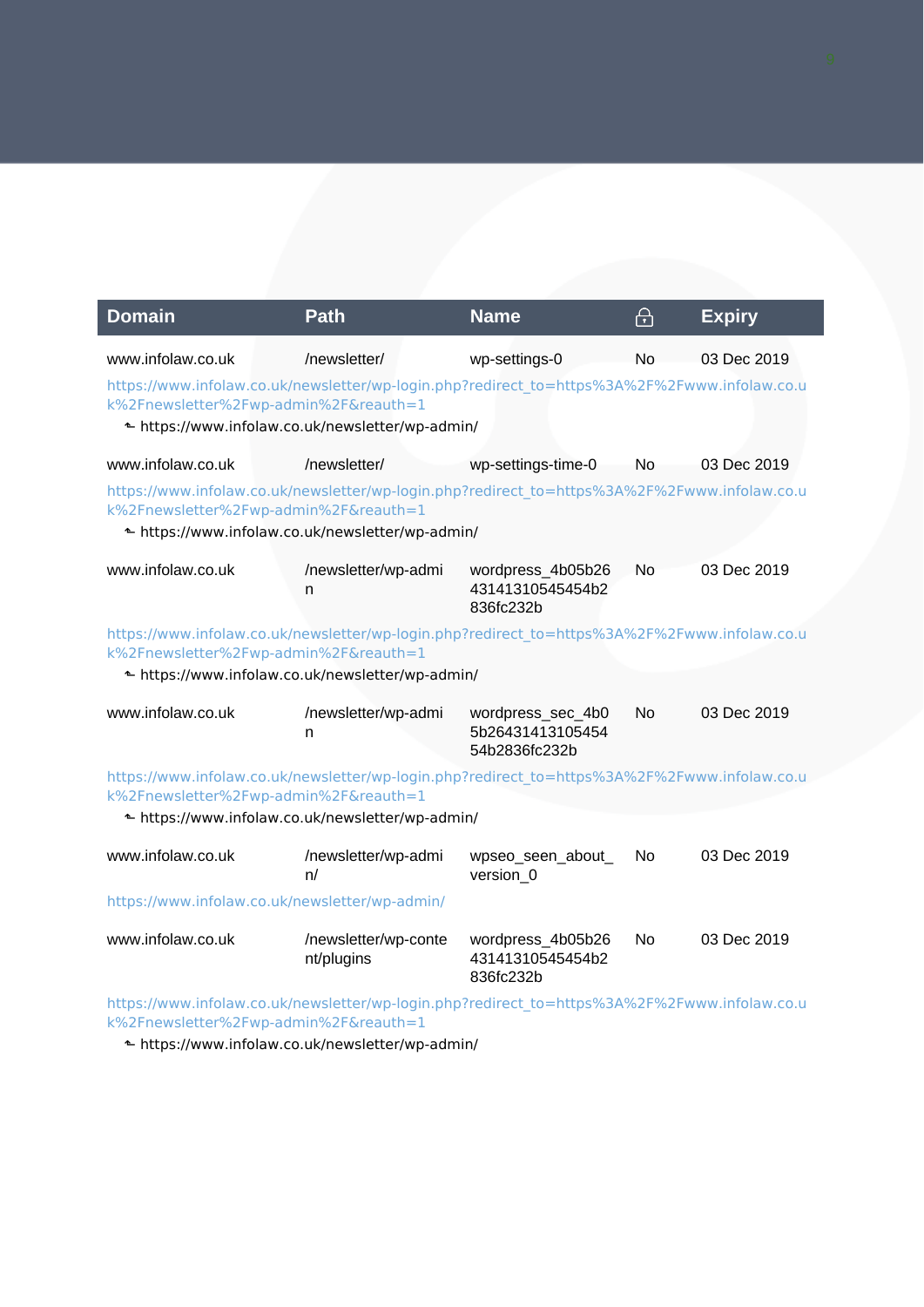| <b>Domain</b>                                              | <b>Path</b>                                                                                                                                                                               | <b>Name</b>                                            | $\bm{\bm{\leftrightarrow}}$ | <b>Expiry</b> |
|------------------------------------------------------------|-------------------------------------------------------------------------------------------------------------------------------------------------------------------------------------------|--------------------------------------------------------|-----------------------------|---------------|
| www.infolaw.co.uk                                          | /newsletter/wp-conte<br>nt/plugins                                                                                                                                                        | wordpress_sec_4b0<br>5b26431413105454<br>54b2836fc232b | No.                         | 03 Dec 2019   |
|                                                            | https://www.infolaw.co.uk/newsletter/wp-login.php?redirect_to=https%3A%2F%2Fwww.infolaw.co.u<br>k%2Fnewsletter%2Fwp-admin%2F&reauth=1<br>← https://www.infolaw.co.uk/newsletter/wp-admin/ |                                                        |                             |               |
| assets.cambridge.org<br>← https://www.infolaw.co.uk/store/ | http://assets.cambridge.org/97811084/22215/cover/9781108422215.jpg<br>← https://www.infolaw.co.uk/precedents/                                                                             | AWSELB                                                 | No.                         | 03 Dec 2019   |
| bloomsbury.com<br>← https://www.infolaw.co.uk/store/       | https://media.bloomsbury.com/rep/bj/9781784517007.jpg<br>← https://www.infolaw.co.uk/precedents/                                                                                          | cfduid                                                 | No.                         | 02 Jan 2020   |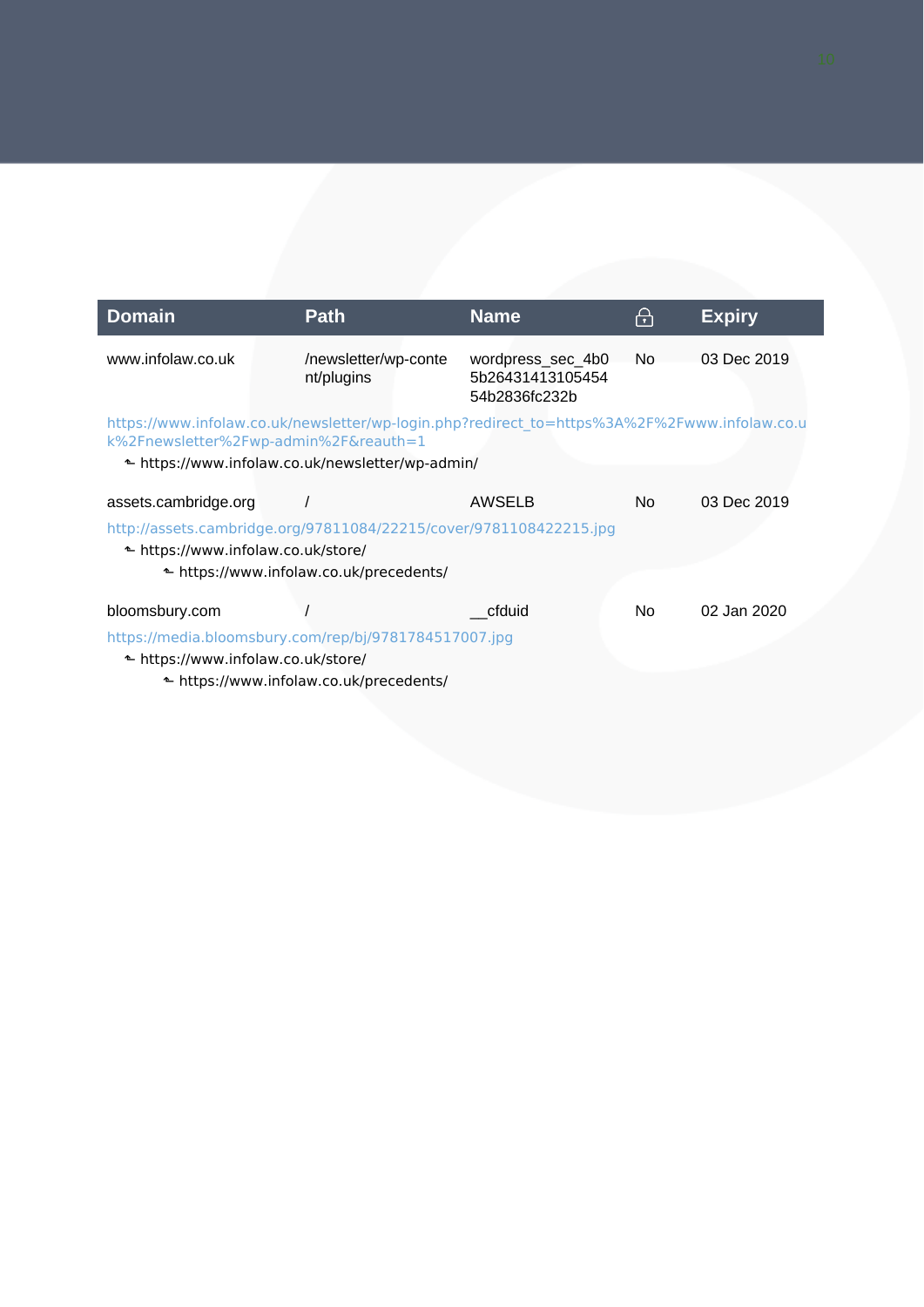### Cookies found by the JavaScript scanner

| <b>Domain</b>                         | <b>Path</b>                                                 | <b>Name</b>    | ⊕         | <b>Expiry</b> |
|---------------------------------------|-------------------------------------------------------------|----------------|-----------|---------------|
| infolaw.co.uk                         |                                                             | utma           | <b>No</b> | 02 Dec 2021   |
| https://www.infolaw.co.uk/            |                                                             |                |           |               |
| infolaw.co.uk                         |                                                             | utmb           | No.       | 03 Dec 2019   |
| https://www.infolaw.co.uk/            |                                                             |                |           |               |
| infolaw.co.uk                         |                                                             | utmt           | No        | 03 Dec 2019   |
| https://www.infolaw.co.uk/            |                                                             |                |           |               |
| infolaw.co.uk                         |                                                             | utmz           | <b>No</b> | 03 Jun 2020   |
| https://www.infolaw.co.uk/            |                                                             |                |           |               |
| infolaw.co.uk                         |                                                             | $\lrcorner$ ga | <b>No</b> | 02 Dec 2021   |
| https://www.infolaw.co.uk/newsletter/ |                                                             |                |           |               |
| infolaw.co.uk                         |                                                             | $\_$ gat       | <b>No</b> | 03 Dec 2019   |
| https://www.infolaw.co.uk/newsletter/ |                                                             |                |           |               |
| infolaw.co.uk                         |                                                             | $\_$ gid       | <b>No</b> | 04 Dec 2019   |
| https://www.infolaw.co.uk/newsletter/ |                                                             |                |           |               |
| dataguidance.com                      |                                                             | cfduid         | Yes       | 02 Jan 2020   |
|                                       | https://www.infolaw.co.uk/newsletter/author/eduardoustaran/ |                |           |               |
| justis.com                            |                                                             | cfduid         | No        | 02 Jan 2020   |
|                                       |                                                             |                |           |               |

<https://www.infolaw.co.uk/newsletter/category/newsletter-features/>